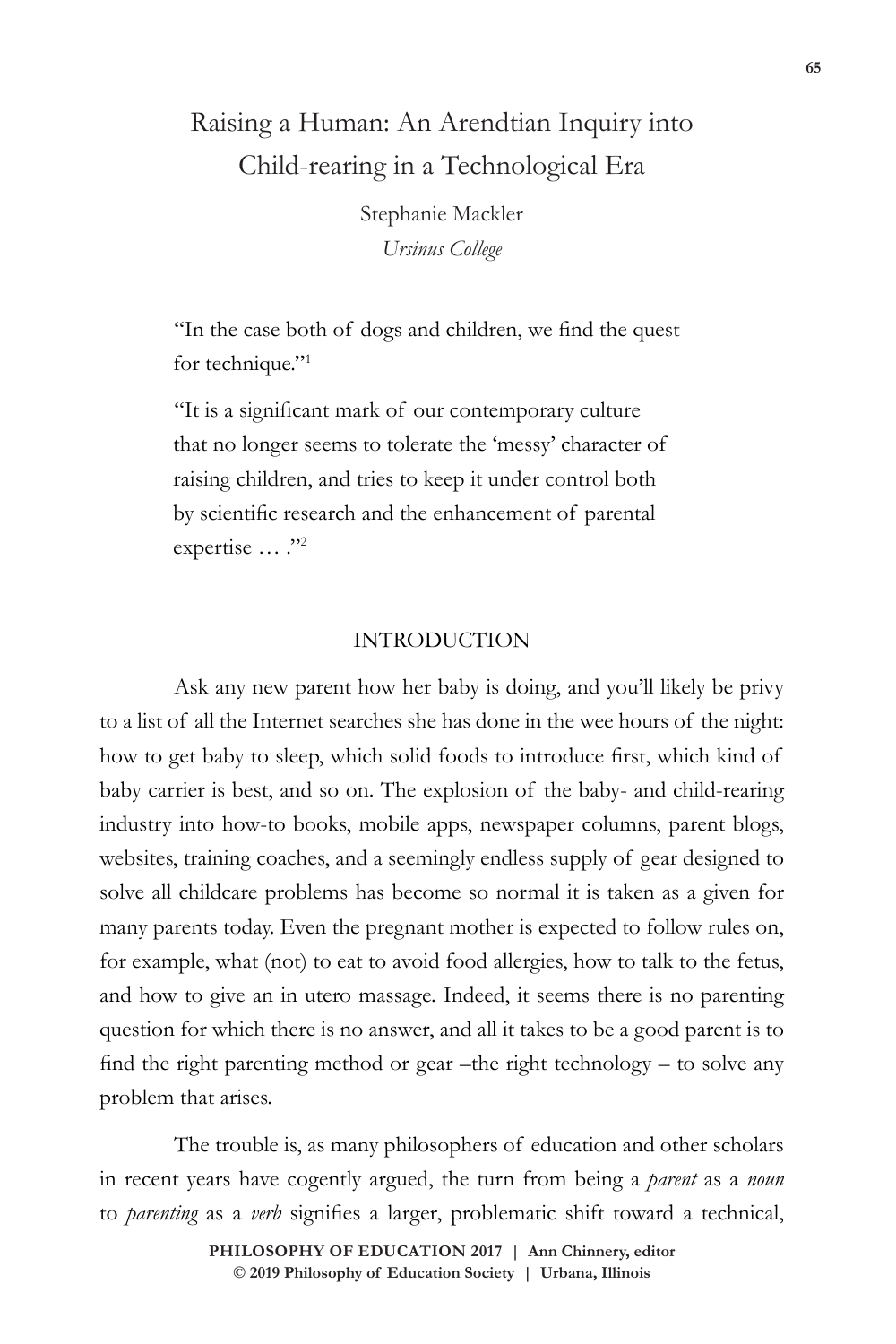instrumental approach to the adult-child relationship. As Stefan Ramaekers and Judith Suissa argue, "the notion of 'parenting' cannot be simply used as a neutral description of what parents are generally engaged in, in the course of their relationship with children."3 Rather, being a parent, or *parenting*, has come to be defined in terms of how one finds and applies universal solutions to the particular problems posed by the child. Ramaekers and Suissa write: "The perspective reflected in several ... policy initiatives and parenting self-help works is that *what* parents, and on this view all adults, should be doing for children has already been resolved by the work of experts, with the implication that all we need is more help and support in showing us *how* to do it."4 By extension, this view perceives the child as an object to be acted upon in order to get some pre-determined, pre-valued results. As the parent's role becomes ever-more prescribed and subsumed under technique, it is not surprising that it can be replaced by technology — first, by the baby video monitor and the so-called educational technology, and now most recently by the iPal Robot!

While the sleep deprived parent's urgent need for answers can be understood, this larger trend toward converting child-rearing into a technical enterprise is cause for concern. All those rules about when to put a baby in a crib for a nap — as the experts tell us, when he's sleepy but not yet asleep presuppose a problematic view of what it means to rear — and thus to be — a human. That the humanness of both the child and the parent is at stake in our technological conception of the parent-child relationship should be clear by the fact an Internet search engine and a robot would appear to know well what a parent should do. Yet, as Suissa puts it, being a parent is "essentially an existential notion" and, as such, we must "develop a concept of education that acknowledges the complexity and centrality of the parent-child relationship."5 I aim to do just that.

The purpose of what follows is to, first, call attention to some excellent critiques of the technical mode of parenting offered in roughly the last decade and, second, to introduce a conception of the parent-child relationship that better recognizes the humanity of children and parents. In particular, I suggest that the work of raising a child is defined by a tension between the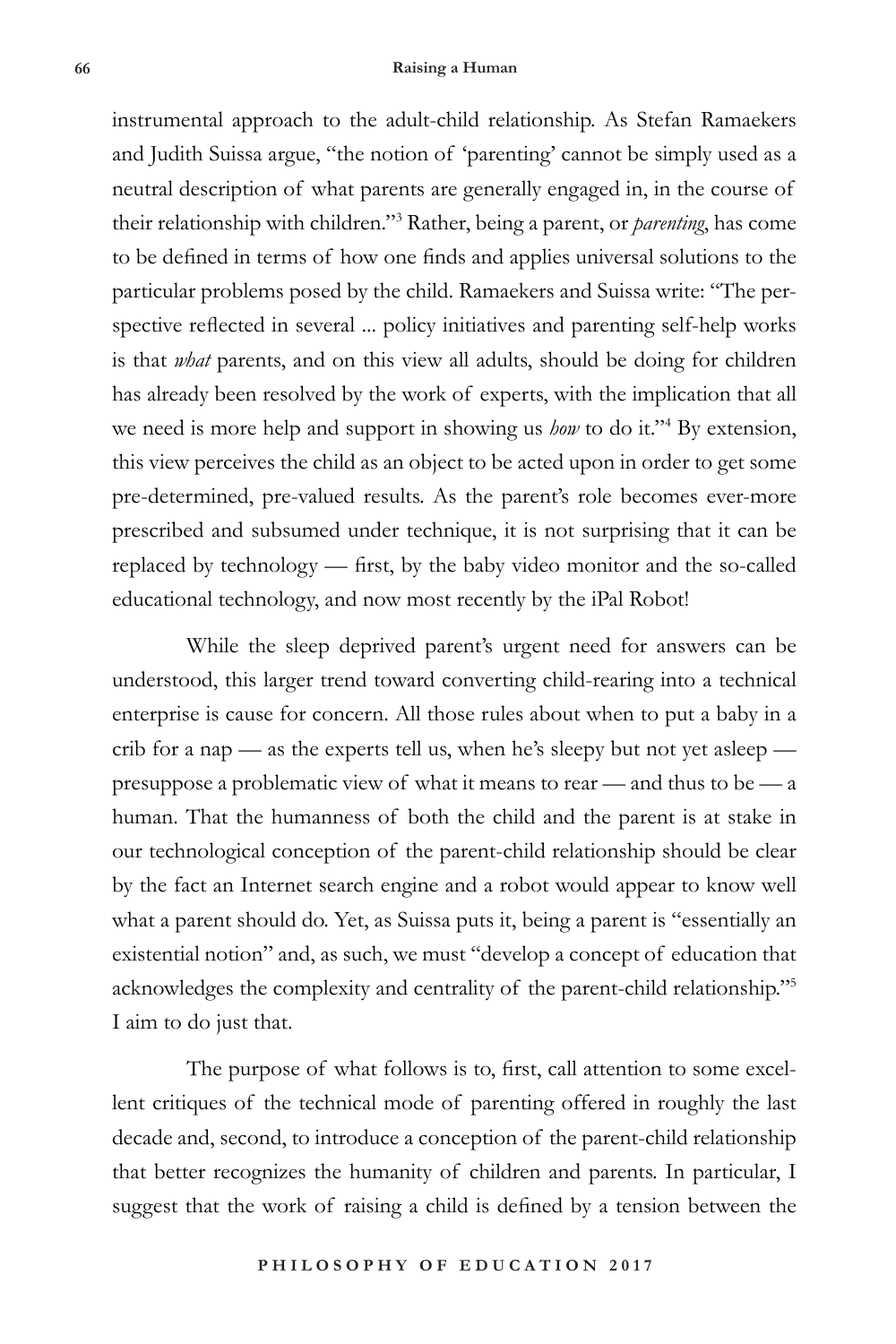world in which the parent lives and the constant threat posed by the "natality" of the child, as Hannah Arendt calls it. Far better than applying any one parenting method or another is developing the ability to recognize, navigate, and perhaps even embrace the disruptions to the world caused by the inherent natality in all children. Doing so responds more appropriately to the natality in children and adults alike, something no robot or parenting method can do.

# CRITIQUE OF THE ONE-SIZE FITS ALL TECHNICAL APPROACH TO CHILD-REARING

There is a good deal of work emerging across humanistic and social scientific disciplines that responds to the roughly century-long dominance of scientific and psychological research and discourse on the topic of child-rearing. For instance, Alison Gopnik's popular work, *The Gardener and the Carpenter*, draws upon philosophy, evolutionary theory, and psychology to argue against a goal-oriented, technical approach to parenting (the "carpenter") in favor of a more phronetic, responsive approach ("the gardener") that accepts the inevitable messiness of the relationship between adult and child. Rima Apple's *Perfect Motherhood*, which offers an historical account from the 19th century to the present, points out the strangeness of our current obsession with technical expertise and shows how the development of pediatrics and obstetrics overlapped with a developing dependency of mothers upon experts on the care of children.<sup>6</sup> Frank Furedi's *Paranoid Parenting* asserts a sociological critique of the rise of anxiety among parents today that includes discussion of reliance on "expertise" and technological solutions as part of the problem.7

Within philosophy of education, there has also been a groundswell of critique of the rise of the expert, building on Judith Suissa's 2006 "Untangling the Mother Knot."8 Philosophers of education have tended to (1) situate the critique of the technical approach to parenting within a larger philosophical critique of instrumental reason and, as such, (2) point out how the discourse of "parenting" creates problematic boundaries around what can be done, thought about, or valued in the parent-child relationship.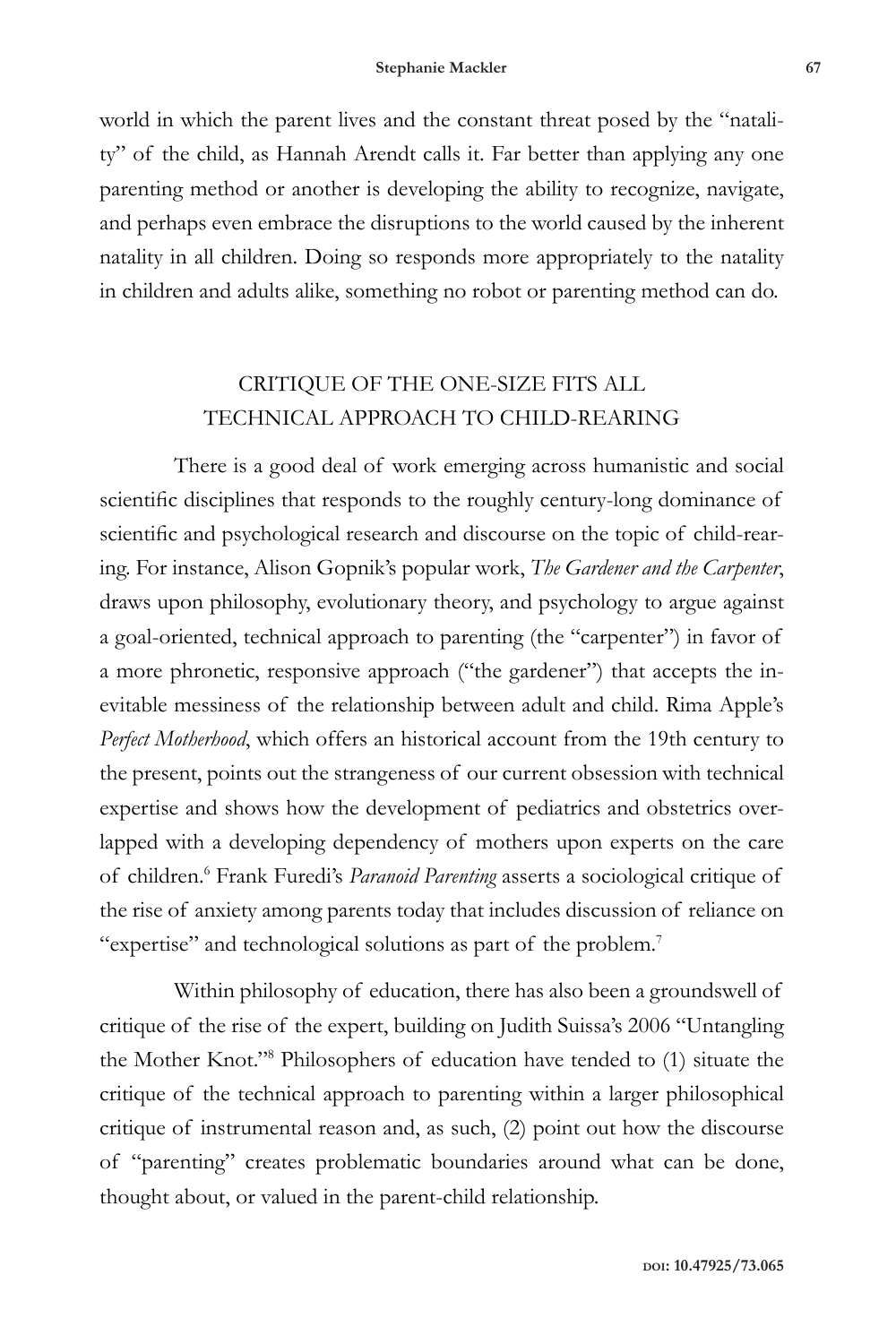For example, Richard Smith's "Total Parenting" argues that the work of parents has been subsumed by the "language of instrumental reason."9 He describes an "obsession with efficiency and effectiveness, with improving the input-output ratio, with exclusively instrumental reasoning — and in particular with these values in areas of life where they are (sometimes spectacularly) inappropriate."10 Nancy Vansieleghem is concerned with the problematic self-understanding of parents that results from this shift. She contends that expert advice on parenting makes parents dependent on others and limits what a parent thinks their job is.11 As she puts it: "parental services and monitoring systems … have the effect of installing a particular horizon — that is, they exercise a kind of sovereign power that controls, to a certain extent, what can be said or thought."12 Geertrui Smedts similarly draws upon Heidegger's concept of Enframing to argue that parents have come to be seen as "mere executors of technologization" rather than as people with "independent practical judgment."<sup>13</sup> As Smedts writes, the logic of this technical approach ends up creating boundaries around what we can think and do as parents: " … being a parent is *reduced* to adoption of what works according to the manual, i.e. the fitfor-purpose educational books. Parenting does not involve thinking through the directions at one's disposal — *just do it!*"14

I offer the above representative survey to recognize some of the work that criticizes the trend toward the technologization of parenting. Though this body of work is thoughtful, it is relatively minimal and marginal within philosophy of education. Further, it is predominantly concerned with children's rights and state-sponsored policies and initiatives toward child-rearing within Europe, even while grounding such concerns in a wider philosophical context. I worry that the focus on particular policies can obscure from a more general audience the importance of considering what it means to be a parent, and further that such policy critiques can seem less relevant in Canada and the United States, where arguably it is the "mom blogs" and other non-governmental experts that seem to exercise the most control over parents. Further, many philosophers of education are concerned that techniques of parenting "take the place of debates about norms and values"15 and call for an ethical inquiry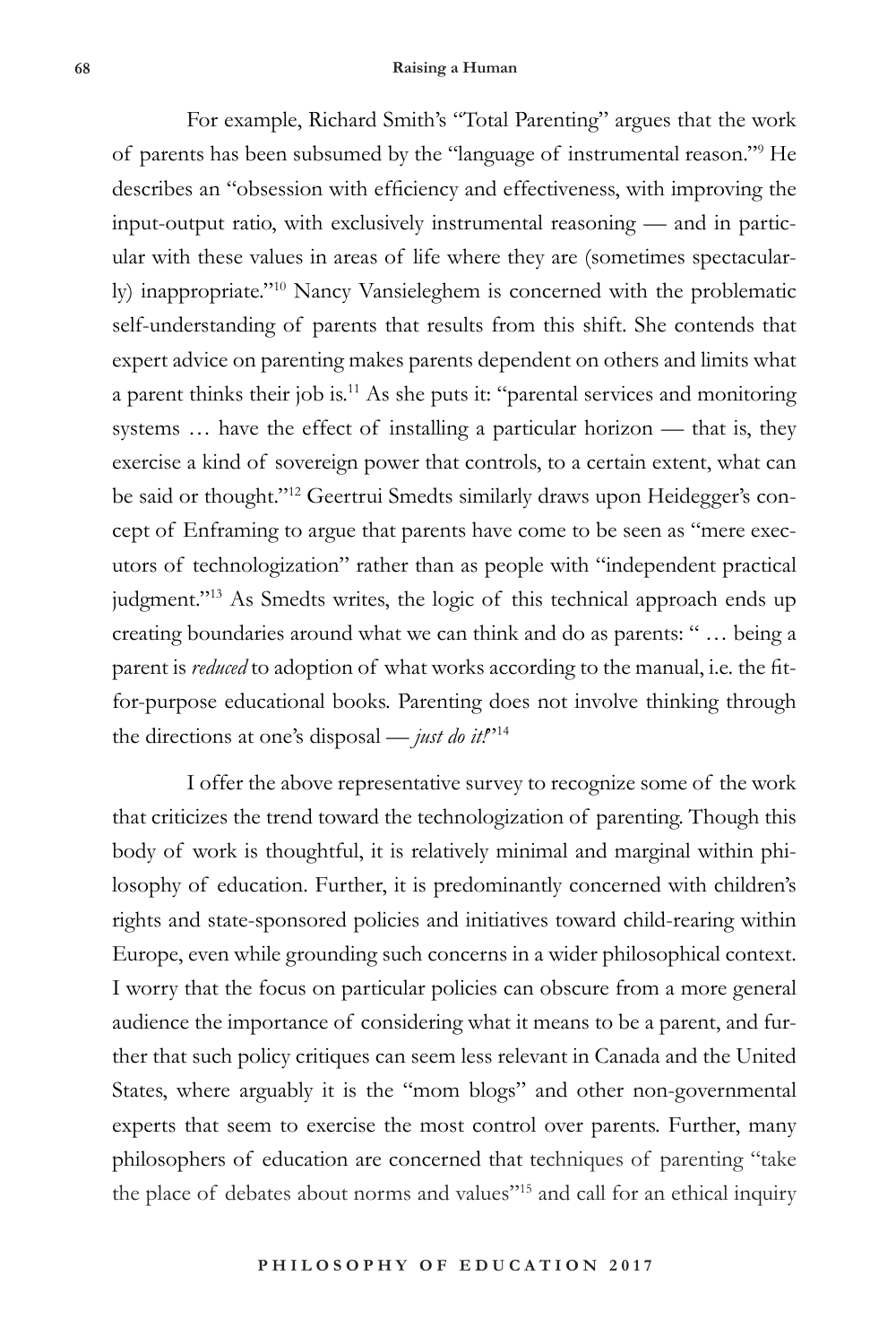into parenthood. Ethical concerns are certainly important, but I worry that in emphasizing values, norms, and ethical deliberations, we risk missing philosophical-anthropological and existential concerns. In this vein, I aim to take up Suissa's call to consider what it means to parent, humanly speaking. Can we push the boundaries of our Enframing to find another way to think of what we are doing when we are raising children?

### PARENTING BEYOND TECHNIQUE

So far, I have characterized what being a parent is *not*. It is not a technical act that requires expert advice, universal methods, or special gear. I want to consider now what being a parent *is*. Of course, being a parent is many things, but I focus here on what I find to be a central task of being a parent: giving a world to a child who constantly questions the value — indeed, the existence — of that world. As such, the parent must continuously justify the world as is, or consider re-conceiving the world, in response to the disruption posed by the child. To be a parent is to exist within this tension between world as we thought we knew it and challenge to the world posed by the child. That is, the funny thing about children is that they do not yet know, or do not yet care about, the way the world is and the way it works. The question is not whether the world will get re-made (by virtue of being re-thought) in response to the child, but rather, whether the parent will do so thoughtfully. As Vansieleghem writes, paying attention to a child " ... is an invitation to reinvent education [child-rearing], in such a way that we think again what it is that the world *says.*"16

As mentioned above, my understanding of the parent-child relationship is grounded in Arendt's notion that natality is constitutive of the human condition. Although Arendt claims that all people have this inherent capacity to begin something new and unexpected, the child seems to possess and enact natality in a very special way because the child has not yet committed to the world. And this natality, I contend, is a problem for the parent. As Richard Smith claims: "Many of the features of our conceptions of being a parent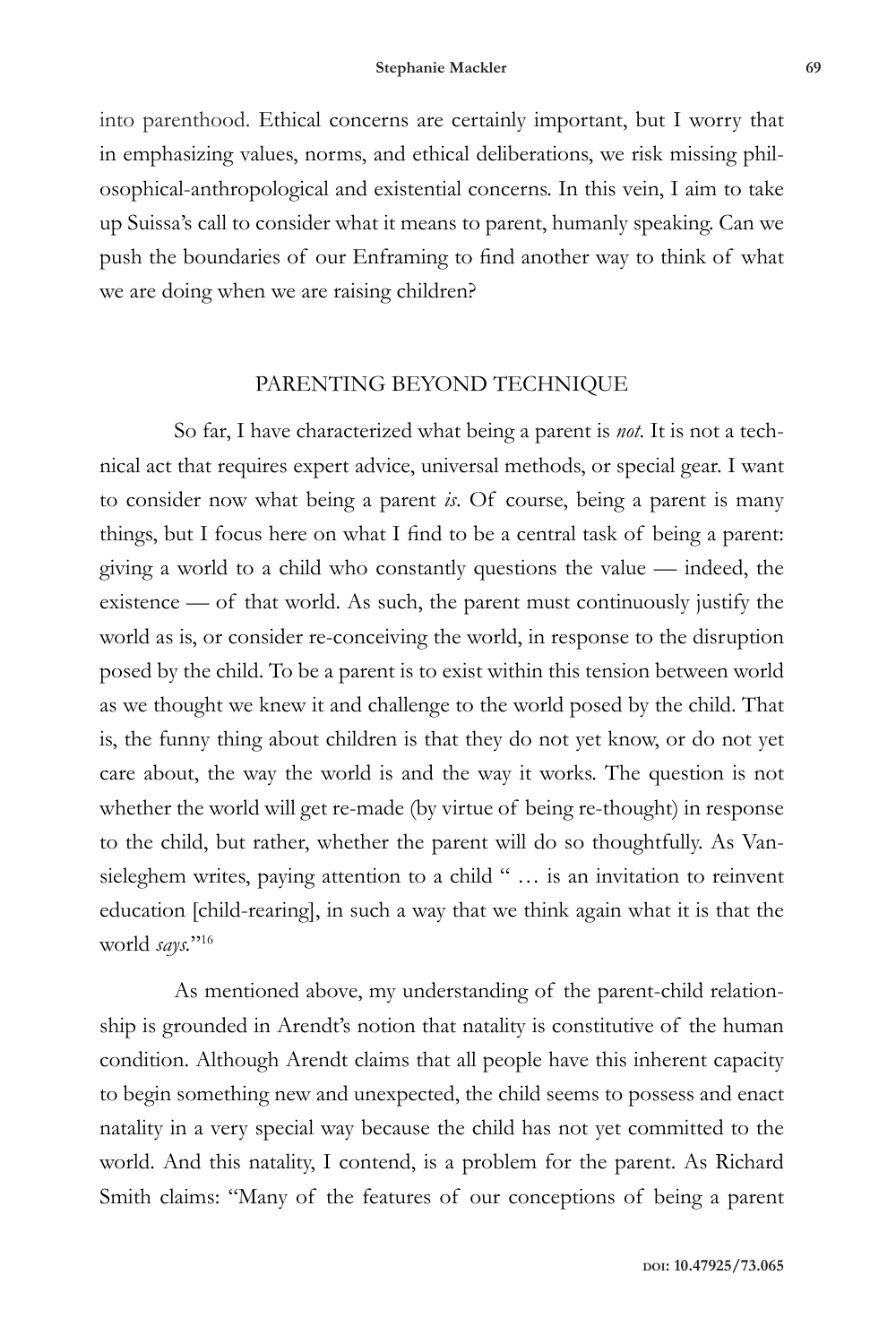as a matter of 'parenting' … can be viewed as examples of our discomfort with natality."<sup>17</sup> Our insistence on technique arises precisely because we are uncomfortable with the work it takes to constantly respond to the challenges to the world as we know it caused by the child, or to what I have elsewhere called the "banality-natality dialectic," referring to the way the world always has the potential to need interpretation.<sup>18</sup> Following this idea of the pull between thinking we already understand things and realizing we need to understand anew, I am suggesting that children are a special case that throws us into that dialectic. In a non-Arendtian vein, in her study of Simone de Beauvoir's notion of childhood, Clementine Beauvais similarly suggests that childhood is a solution to facticity because it pulls us out of bad faith. Beauvais paraphrases de Beauvoir's claims this way: "Childhood is the moment when the ambiguity of being emerges; yet it also provides the opportunity to learn to negotiate this ambiguity, to accept it, indeed to *relish* it."19 It is this relishing, I want to suggest, that is essential to the work of being a parent, though I readily admit it is more often frustration and exasperation one feels.

To understand this tension between the adult world and the challenge the child poses to it, it helps to understand a bit more about how Arendt conceives of the adult's and the child's relationship to the world. For Arendt, there has to be an adult world, and adults have to take responsibility for bringing children into it: "education … is where we decide whether we love our children enough not to expel them from our world and leave them to their own devices, nor to strike from their hands the chance of undertaking something new, something unforeseen by us, but to prepare them in advance for the task of renewing a common world."20 In this quote, we see her commitment to bringing children into the world so that they can change it in ways we cannot predict. It is easy to misread Arendt as being a certain kind of conservative thinker who simply wants to prepare children to reproduce the world. But to read her that way is to miss her appreciation for newness and for the potential that all people possess to re-make the world. In light of her interest in the renewal of the world made possible by the child's natality, it becomes clear that a technical approach to parenting does not make sense within an Arendtian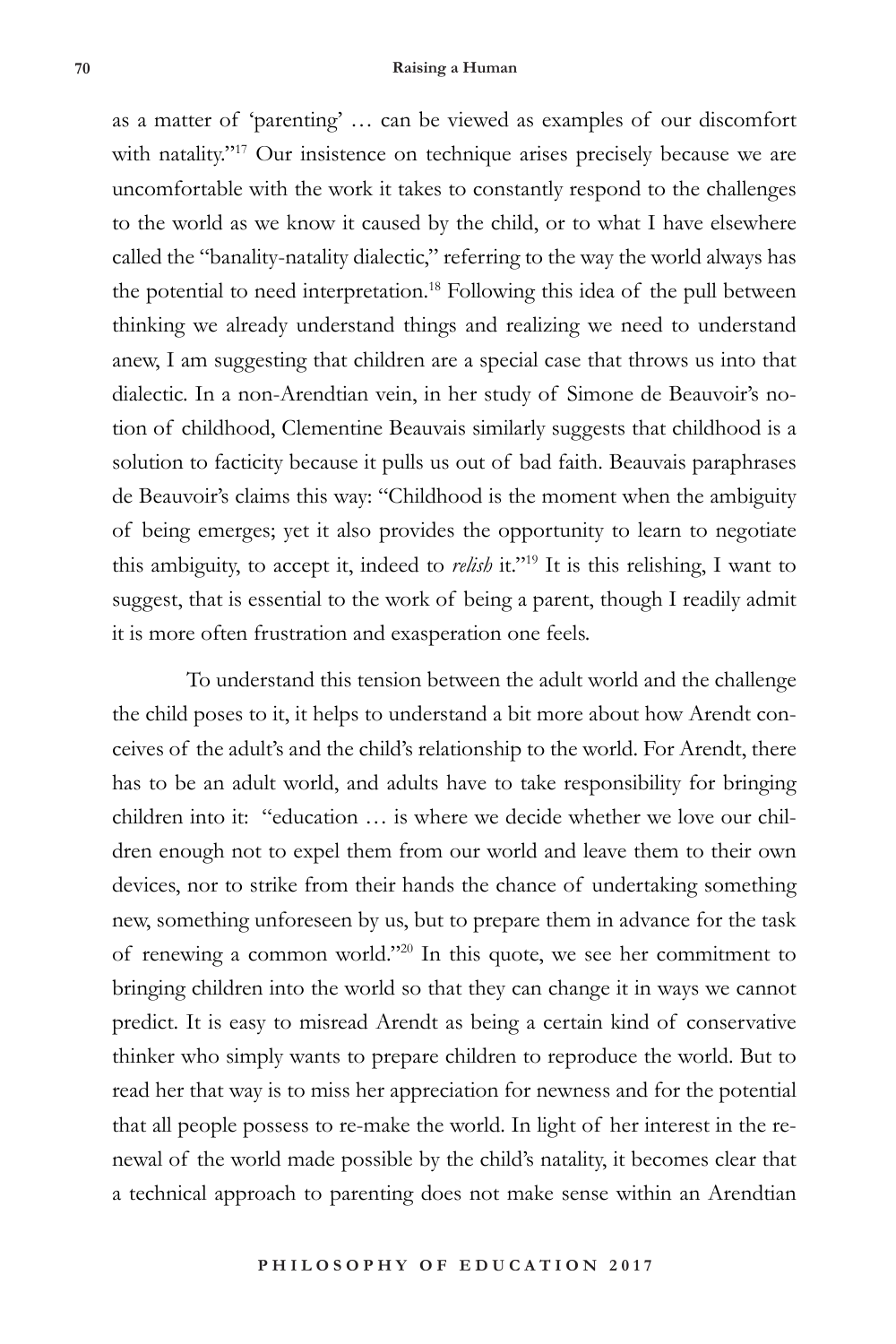framework. Pre-determined plans presuppose a generic child, not a real one who will inevitably surprise us by virtue of his natality. Indeed, Arendt herself expresses suspicion about the scientific approach to children: "What concerns us all and cannot therefore be turned over to the special science of pedagogy is the relation between grown-ups and children in general or, putting it in even more general and exact terms, our attitude toward the fact of natality: the fact that we have all come into the world by being born and that this world is constantly renewed through birth."<sup>21</sup>

Of course, it must be noted that Arendt writes about teachers, not parents. While much has been written about Arendt's ideas as they pertain to schools and teachers, little has been said about the parent's role in giving a world. Yet, the kind of world-giving Arendt talks about pertains to parents equally as much as to teachers, if not more so. The teacher is responsible for an agreed-upon curriculum with relatively firm boundaries upon it while the parent has unbounded, ongoing, and primary responsibility for the day-to-day explanation of what our world is like, how to make sense of it, and how to live within it. And while Arendt might say the work of parents is more private and perhaps limited to what she calls *labor,* I contend that any time an explanation about the world is made it has the potential to become enacted in public and, as such, the world-giving done by parents should be considered within an Arendtian framework, even if she herself did not do so.<sup>22</sup>

More specifically, there are two instances in which the differing orientation to the world becomes an issue for the parent: First, the child represents a threat to the world as we know it, because the child does not know and/or does not care how the world is. As a result, the parent has to come to terms with her understanding of the world as she recognizes the disruption to it posed by the child. Second, the parent has to make a decision about how to represent the world. In what follows I aim to lay out these two aspects in broad strokes in the hope of introducing a general framework for conceiving an essential aspect of being a parent.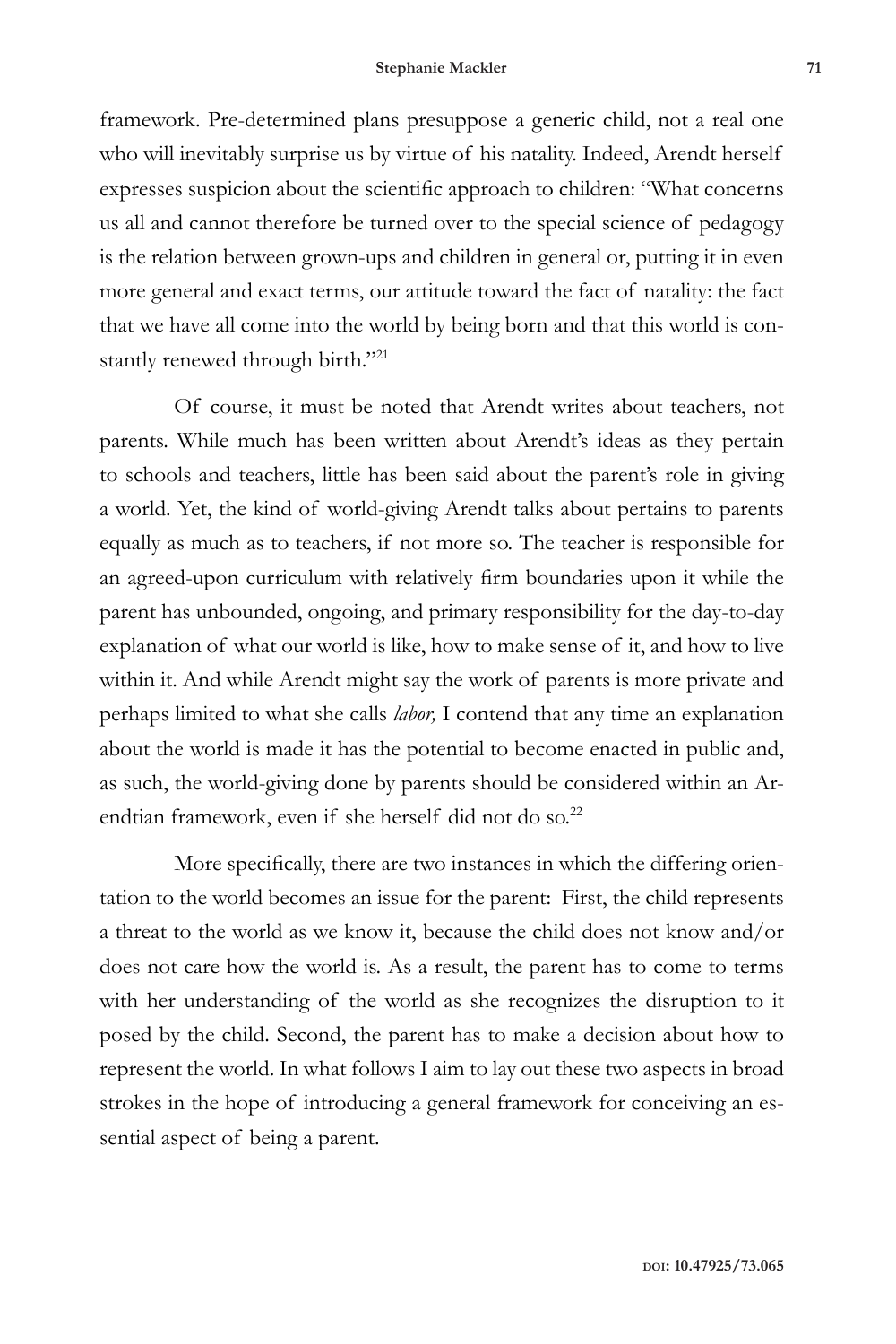## "THE WORM DIED" AND "BUT WHY IS THE ROAD BUMPY?"

I said above that a parent must, first, recognize the threat the child represents to the world as the parent knows it, and then, represent the world in response. In saying this, I am moving from a description of how things are between parent and child to a normative claim about what a parent should do. To understand the first half of this prescription, it helps to consider that from the moment a child is born, life as the parent knows it is not the same. The extraordinary disruption to one's sleep patterns serves as the most obvious sign, but there are countless other ways in which the parent must re-evaluate their life, from their daily schedule, to their supermarket shopping list, to their deepest values. As such, it could be said the literal natality of a human being — the fact that we are born — is *the* paradigmatic reminder of the fact that our world is always up for grabs. Recognizing this perhaps, rather than seeking online solutions to this "problem," would represent a different orientation to the work of raising children.

An example might help illustrate: We are late for an appointment, and I am yelling at my daughter to hurry up because "it's not polite to be late." Meanwhile, she is crouched down in the driveway mourning a dead worm. Her simple action prevents me from going about my business as usual. When I'm yelling at her, it is because I am clinging to my world, the one I share with other adults. The responsibility of the parent, at least in an Arendtian context, is to introduce the world to the child, not to succumb to the child's version of how things should be, so that the child's own natality can erupt in surprising ways in the future. But my daughter has already renewed the world in a sense by challenging me to do so. That is, to recognize my daughter's behavior as representative of this tension between adult world and child's natality is to recognize the chosenness of the world as we adults know it and, as such, to have an invitation to reify that world for the child in a meaningful way. I can only really come to the conclusion that I want to rush her along because I have first acknowledged the natality she represents when she stops to mourn the worm and thereby halts my plans. Otherwise, I am just seeing her actions as behavioral problems to be solved, rather than as a different, uninitiated orientation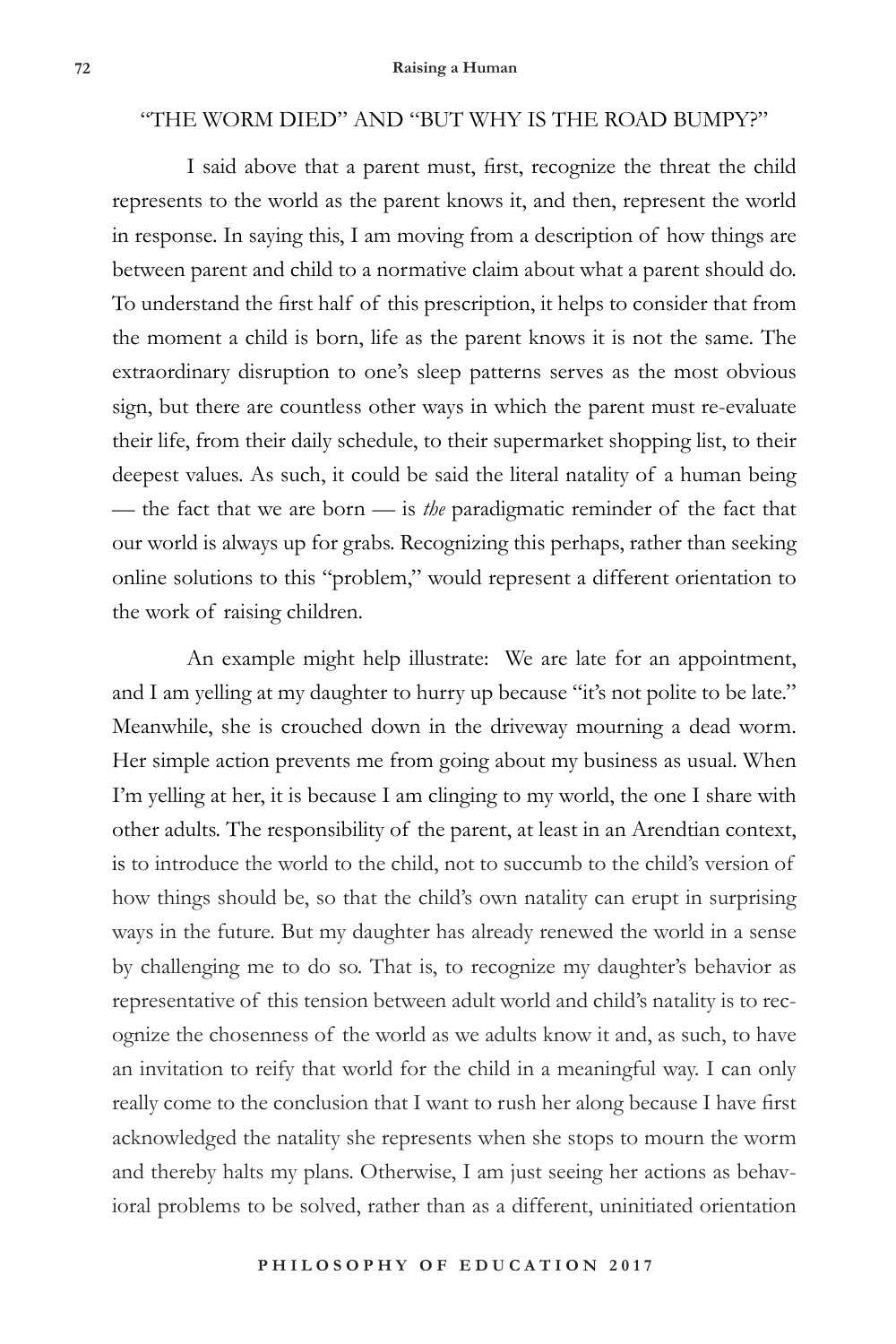to the world. Alternatively, I could wait and arrive five minutes late to our appointment. After all, even in the adult world we are constantly navigating competing goods. What is important here is that, first, I understand her actions as a challenge to the world as I know it and, second, I take responsibility for the world in response.

While the above example illustrates the ways a child's mere being in the world qua child forces the adult out of her normal comings-and-goings, I am most interested in the ways in which discussions with children ultimately demand that parents take responsibility for the way they describe the meaning of things in language. In fact, I would argue that much of the interesting and challenging work of being a parent involves having to describe the world in some meaningful, coherent way. One inevitably hears one's language reflected back by the child, as when my daughter recently began several sentences throughout the course of one day with the phrase, "It turns out that…"; in such instances, the parent hears the way the child is developing a means of making sense of the world through the language provided by adults. Responsibility for this language, then, is essential to the work of the parent and arises as a particular issue for us precisely in those moments when children call into question our understanding of things.

 For example, when my son asks, on our daily drive to school, "Why is the road bumpy?," I realize that I had not thought about the road at all and, by extension, had no idea why it was bumpy. Why, indeed, is the road bumpy? His very question poses a threat to the world as I know it and shows me that my world is lacking. Here, an Arendtian might argue that I have diverged too much from Arendt's sense of the world as the shared understanding among adults, but I use the term *world* more broadly to refer to the sense I make of things, which certainly emerges from a context I share with others but also takes a personal form as I interpret, or fail to interpret, parts of my life.

As I consider possible answers, I realize that what I say matters. For instance, I could say the earth upon which the road is paved is uneven and thereby provide an explanation of the topography of the land, emphasizing for him something about the natural world. Or, I might answer that the road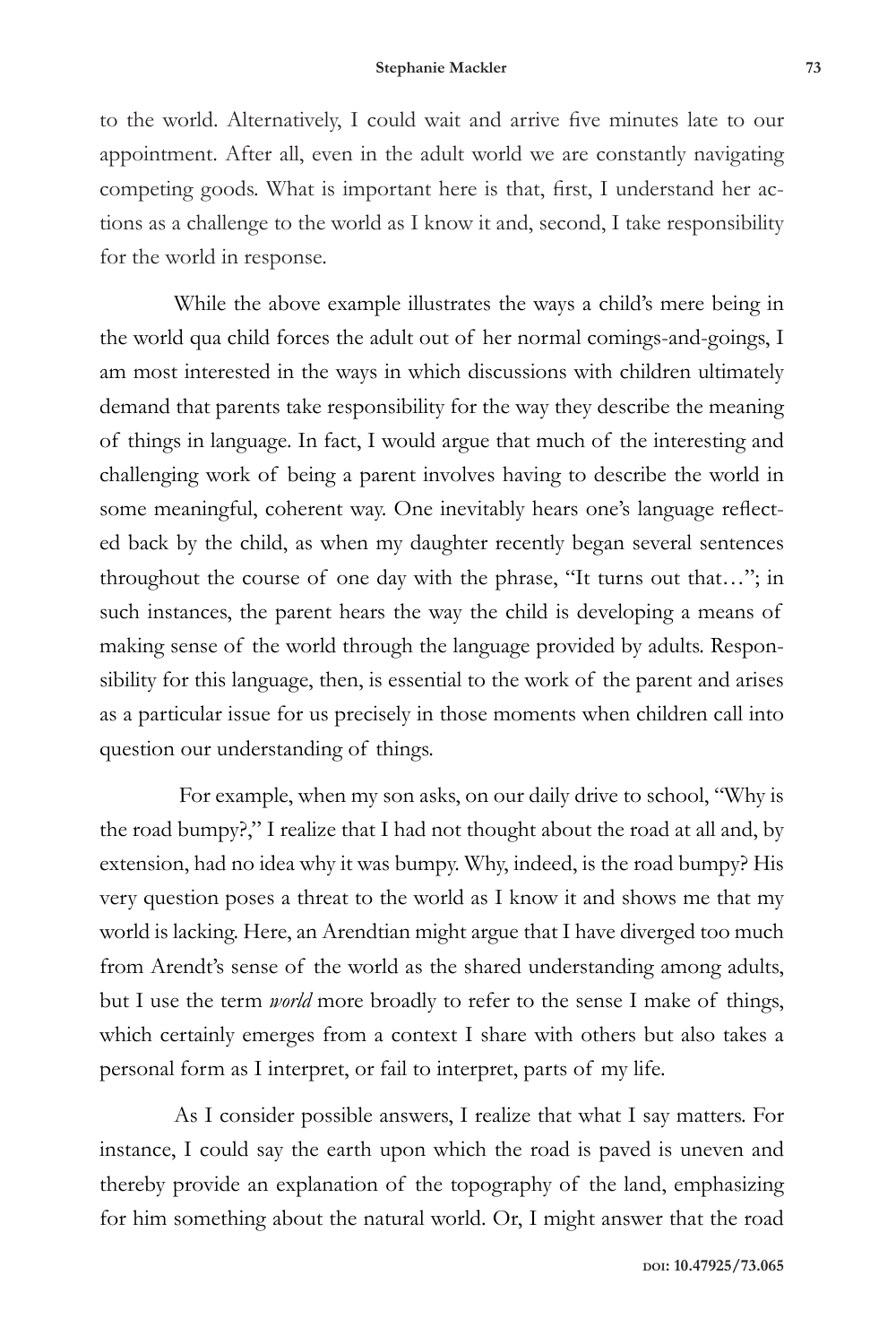was initially smooth but has bumps due to the changing weather conditions that, over time, corrupt the nature of the pavement, emphasizing the interrelationship of the human-made pavement with climatic factors. Or, I might explain that our city does not have sufficient funds to re-pave this road. Then again, I might consider my own car, its shocks (Are they old? Are they perhaps designed to be tight for a particular driving experience?), and explain how my car hits the road. And, still there are other possible answers. What I want to suggest here is that in answering this seemingly simple question, I am making decisions about how to make sense of the world. His question has forced me to consider my own role in representing the world to him. What type of world do I want to give my child, and why? Which explanation is most correct? Which explanation will make the most sense to him? Which things do I want him to think about?

As it happens, in this particular instance, I became aware of the sense I had made for my son only belatedly, when I heard him say daily for weeks that "The road is bumpy because no one fixed it." I found myself questioning whether I had been too unsympathetic to the city and its workers and whether the real issue that I should appreciate is the inevitable demise of the physical world. After all, don't I want my child to understand that all material things eventually decay? In this example, my son has shown me that I do not necessarily know the world as well as I thought I did (just as above my daughter showed me I could not have the world I thought I wanted), or that how I make sense of the world might need some re-thinking. I become aware in the process of answering his question that there is sense to be made of something I otherwise either did not notice, or noticed but thought I already understood. In recognizing my own uncertainty about how to make sense of the bumps in the road, I end up taking responsibility for making sense of it for him in a particular way. In so doing, my particular response to his particular question ends up representing a more universal stance I want to take about how one *should* understand the bumps in the road.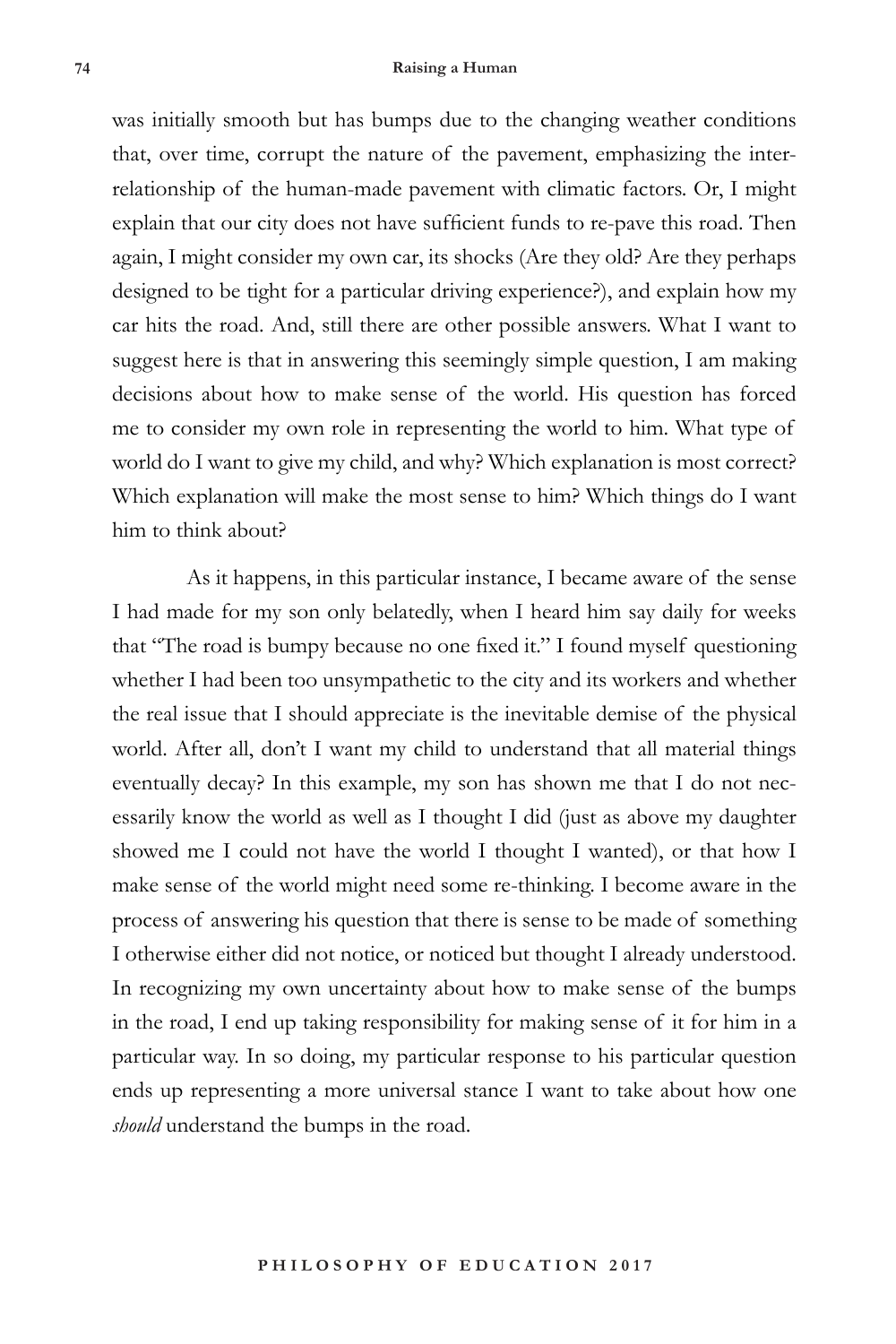# RAISING A HUMAN

It is probably not surprising from the examples above that the impetus for my inquiry into what it means to be a parent was my frustration with all the self-help books I foolishly consulted when I first became a parent. Further, I have grown increasingly uncomfortable with the discourse around me — in the media, from other parents, from childcare professionals — about what a parent is "supposed" to do. What started as a personal matter has become much greater than that, as I have come to believe that the predominant language with which we describe the work of rearing children is highly problematic.

If how we talk about what we are doing when we raise children is based on a distorted sense of what it means to be human, then arguably any parent can benefit from inquiry like this one. Of course, I know it is doubtful this work will reach most parents, but my hope is that this can serve as a call to other philosophers of education to broaden our work beyond the scope of institutional schooling and to take more seriously inquiry into the philosophy of the parent-child relationship. Within our scholarly circles, we might think more seriously about what it means to be a parent, and we might also consider our responsibility to provide a richer discourse around parenting beyond our journals and conference room meetings.

Arendt is well known among philosophers of education for her provocative claim that: "Education is the point at which we decide whether we love the world enough to assume responsibility for it and by the same token save it from that ruin which, except for renewal, except for the coming of the new and young, would be inevitable."23 We philosophers of education have thought a good deal about what this means relative to schooling, but I have asked here that we consider it in regard to the parent and their child. When we recognize our child's challenge to how things are, we are offered a chance to re-make the world. As such, the parent's work to provide a world for children can be a most human and humane act.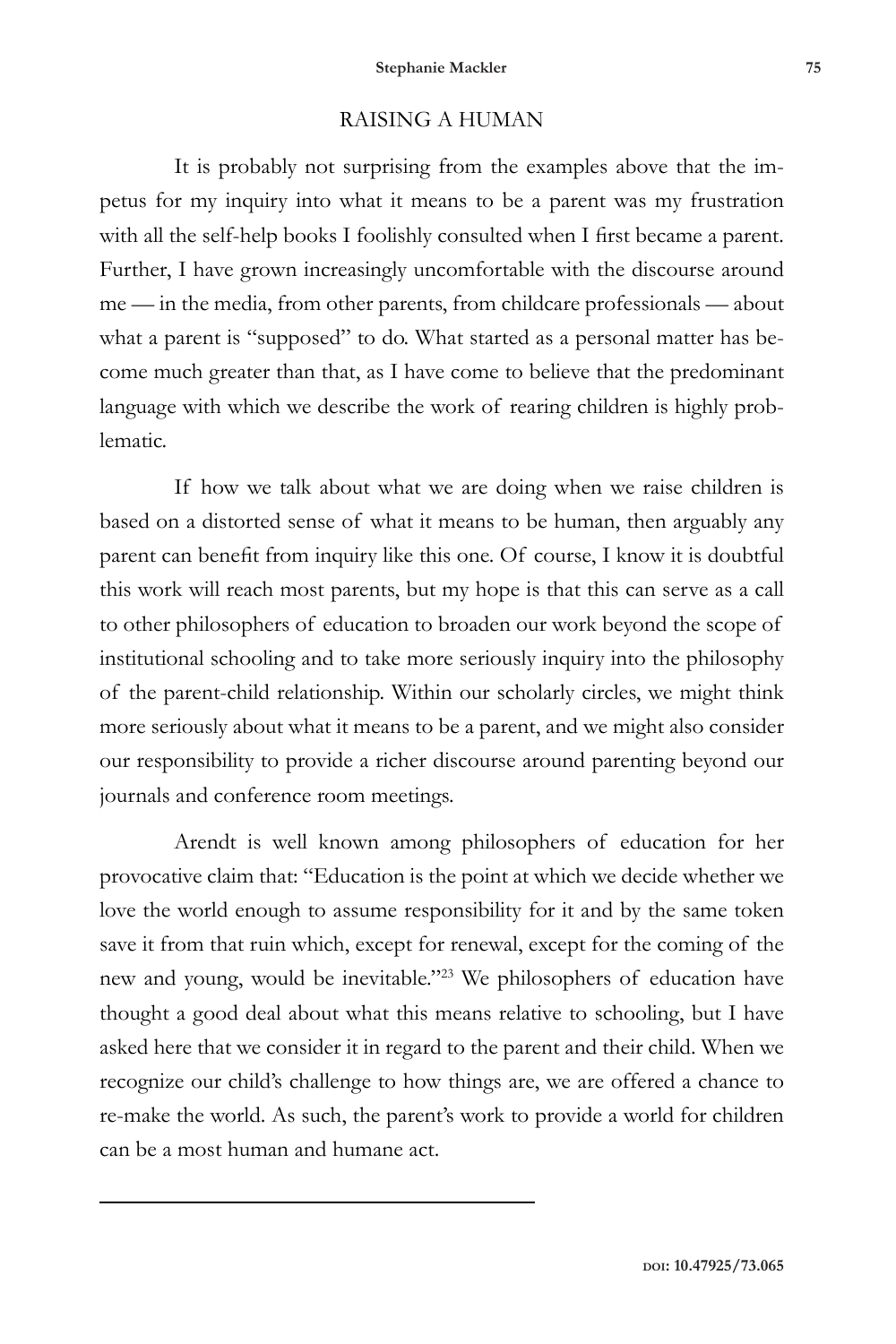1 Richard Smith, "On dogs and children: judgements in the realm of meaning, " *Ethics and Education* 6, no. 2 (2011): 171-180, 175.

2 Bert Lambeir and Stefan Ramaekers, "The Terror of Explicitness: Philosophical Remarks on the Idea of a Parenting Contract, " *Ethics and Education* 2, no. 2 (2007): 95-107, 106.

33 Stefan Ramaekers and Judith Suissa, "The question of 'parenting', " *Ethics and Education* 6, no. 2 (2011): 101-108, 198.

4 Ramaekers and Suissa, "The question of 'parenting'," 108.

5 Judith Suissa, "Untangling the mother knot: some thoughts on parents, children and philosophers of education, " *Ethics and Education* 1, no. 1 (March 2006): 65-77, 71, 75.

6 Rima D. Apple, *Perfect Motherhood: Science and Childrearing in America* (New Brunswick, NJ: Rutgers University Press, 2006).

7 Frank Furedi, *Paranoid Parenting: Why Ignoring the Experts May Be Best for Your Child* (Chicago: Chicago Review Press, 2002).

8 Suissa, "Untangling the Mother Knot."

9 Richard Smith, "Total Parenting, " *Educational Theory* 60, no. 3 (2010): 357- 369, 360-361.

10 Smith, "Total Parenting," 357.

11 Nancy Vansieleghem, "The Residual Parent to Come: On the Need for Parental Expertise and Advice, " *Educational Theory* 60, no. 3 (2010): 341-355.

12 Vansieleghem, "The Residual Parent," 353.

13 Geertrui Smedts, "Parenting in a Technological Age," *Ethics and Education* 3, no. 2 (2008): 121-134, 122.

14 Smedts, "Parenting in a Technological Age," 127.

15 Paul Smeyers, "State Intervention and the Technologization and Regulation of Parenting, " *Educational Theory* 60, no. 3 (2010): 265-270, 266.

16 Nancy Vansieleghem, "Children in Public or 'Public Children': An Alternative to Constructing One's Own Life," *Journal of Philosophy of Education* 43, no. 1 (2009): 101-118, 116.

17 Smith, "Total Parenting," 368.

18 Stephanie Mackler, "Educating for Meaning in an Era of Natality,"